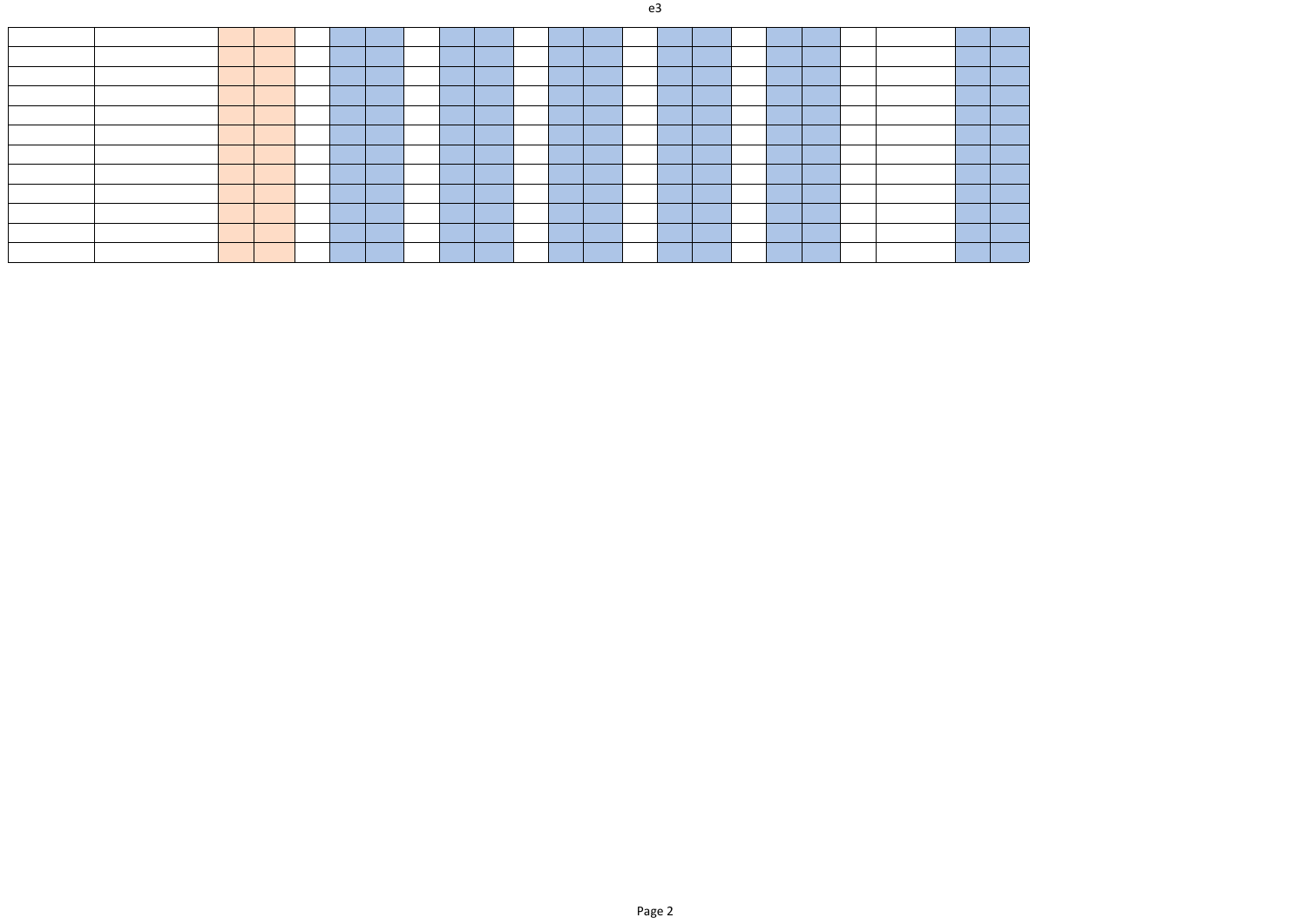e2

| trier            | Général<br><b>Concours 1</b> |                |                 |                |                                | <b>Concours 2</b> |                              |                |                                |                | <b>Concours 3</b> |                |                                                |                 | <b>Concours 4</b>   |             | <b>Concours 5</b>             |                |                              |  |                                    | <b>Finale</b> |                              |  |                         |  |                              |
|------------------|------------------------------|----------------|-----------------|----------------|--------------------------------|-------------------|------------------------------|----------------|--------------------------------|----------------|-------------------|----------------|------------------------------------------------|-----------------|---------------------|-------------|-------------------------------|----------------|------------------------------|--|------------------------------------|---------------|------------------------------|--|-------------------------|--|------------------------------|
| <b>Nom</b>       | <b>Prénom / Cheval</b>       | Pts            |                 | <b>Pts</b>     | <b>Temps</b><br>(MM:SS,00 Clts |                   | <b>Pts</b><br>Chal-<br>lenge | <b>Pts</b>     | <b>Temps</b><br>(MM:SS,00 Clts |                | Pts<br>lenge      |                | <b>Temps</b><br>Chal- Pts (MM:SS,00 Clts Chal- |                 | <b>Pts</b><br>lenge | Pts         | <b>Temps</b><br>MM:SS,00 Clts |                | <b>Pts</b><br>Chal-<br>lenge |  | <b>Temps</b><br>Pts (MM:SS,00 Clts |               | <b>Pts</b><br>Chal-<br>lenge |  | Temps<br>(MM:SS,00 Clts |  | <b>Pts</b><br>Chal-<br>lenge |
| <b>DUCLOS</b>    | <b>OCEANE Pauline</b>        | 56             | $\mathbf{1}$    | 0              | 00:28,50                       | $\overline{4}$    | 18                           | $\mathbf 0$    | 00:37,31                       | $\mathbf{1}$   | 12                | 4              | 00:26,25                                       | 8               | 11                  | 0           | 00:22,56                      | $\mathbf{3}$   | 15                           |  |                                    |               |                              |  |                         |  |                              |
| <b>BERTHE</b>    | <b>JUSTINE Open</b>          | 53             | $\overline{2}$  | 0              | 00:24,20                       | $\mathbf{1}$      | 21                           | $\overline{4}$ | 00:31,97                       | $\overline{4}$ | 9                 | 8              | 00:24,16                                       | 13              | 6                   | $\mathbf 0$ | 00:19,62                      | $\mathbf{1}$   | 17                           |  |                                    |               |                              |  |                         |  |                              |
| LANGLOIS         | ADELE Mandragore             | 50             | $\overline{3}$  | 0              | 00:24,35                       | $2^{\circ}$       | 20                           |                |                                |                |                   | 0              | 00:29,60                                       | $\mathbf{3}$    | 16                  | 0           | 00:22,66                      | $\overline{4}$ | 14                           |  |                                    |               |                              |  |                         |  |                              |
| ROLLAND          | <b>PRUNE Quebec</b>          | 44             | $\overline{4}$  | 0              | 00:28,58                       | 5 <sup>5</sup>    | 17                           | $\overline{4}$ | 00:56,35                       | 8              | 5                 | 4              | 00:28,20                                       | 10              | 9                   | $\mathbf 0$ | 00:23,81                      | 5              | 13                           |  |                                    |               |                              |  |                         |  |                              |
| SENECAL          | <b>ISABELLE Perle</b>        | 42             | $\sqrt{5}$      | 0              | 00:32,59                       | 9                 | 13                           | $\overline{4}$ | 01:04,25                       | 9              | $\overline{4}$    | $\mathbf 0$    | 00:33,42                                       | 5 <sup>1</sup>  | 14                  | 0           | 00:28,25                      | $\overline{7}$ | 11                           |  |                                    |               |                              |  |                         |  |                              |
| <b>CACHEUX</b>   | JULIE Sissi                  | 37             | $6\phantom{1}6$ | 8              | 01:38,53                       | 17                | $5\phantom{.0}$              | $\mathbf 0$    | 00:38,37                       | $\overline{2}$ | 11                | 0              | 00:27,15                                       | $2^{\circ}$     | 17                  | 4           | 00:43,44                      | 14             | $\overline{4}$               |  |                                    |               |                              |  |                         |  |                              |
| LEFRANCOIS       | <b>EBENE Dream</b>           | 37             | $6\phantom{1}6$ | 4              | 00:26,72                       | 14                | $8\phantom{1}$               | 8              | 00:29,66                       | 10             | $\overline{3}$    | $\overline{4}$ | 00:27,70                                       | 9 <sup>°</sup>  | 10                  | $\mathbf 0$ | 00:22,29                      | $\overline{2}$ | 16                           |  |                                    |               |                              |  |                         |  |                              |
| PESTRIMAUX       | MANON Disco                  | 28             | 8               | 0              | 00:30,44                       | $6\phantom{1}$    | 16                           |                |                                |                |                   | $\mathbf 0$    | 00:36,02                                       | 7 <sup>2</sup>  | 12                  |             |                               |                |                              |  |                                    |               |                              |  |                         |  |                              |
| BACHELET         | <b>VALENTINE Mylord</b>      | 24             | 9               | 0              | 00:32,02                       | 8                 | 14                           | 100            |                                | 12             | $\mathbf{1}$      | 8              | 00:48,40                                       | 15              | $\overline{4}$      | 4           | 00:30,21                      | 13             | 5                            |  |                                    |               |                              |  |                         |  |                              |
| LEFEBVRE         | <b>ELODIE Qualine / Od</b>   | 24             | 9               | 0              | 00:34,69                       | 12                | 10                           |                |                                |                |                   | $\overline{4}$ | 00:28,63                                       | 11              | 8                   | 4           | 00:27,34                      | 12             | 6                            |  |                                    |               |                              |  |                         |  |                              |
| <b>LEROUX</b>    | <b>ENOLA Ora</b>             | 23             | 11              |                |                                |                   |                              | 0              | 00:47,37                       | $\overline{3}$ | 10                | 0              | 00:34,31                                       | $6\overline{6}$ | 13                  |             |                               |                |                              |  |                                    |               |                              |  |                         |  |                              |
| <b>BROCARD</b>   | <b>CAROLINE Qualine</b>      | 23             | 11              | $\overline{4}$ | 00:28,53                       | 15                | $\overline{7}$               | $\overline{4}$ | 00:32,39                       | 5              | 8                 | 8              | 00:28,65                                       | 14              | 5                   | 8           | 00:19,62                      | 15             | $\overline{3}$               |  |                                    |               |                              |  |                         |  |                              |
| ROLLAND          | SALLY Pablo/Crumbl           | 20 13          |                 |                |                                |                   |                              |                |                                |                |                   | 0              | 00:26,23                                       | $\mathbf{1}$    | 18                  | 8           | 00:54,55                      | 16             | $\overline{2}$               |  |                                    |               |                              |  |                         |  |                              |
| ROUSSELET        | JULIE Qui risque rien        | 19             | 14              | 0              | 00:28,44                       | $\overline{3}$    | 19                           |                |                                |                |                   |                |                                                |                 |                     |             |                               |                |                              |  |                                    |               |                              |  |                         |  |                              |
| <b>GIROT</b>     | MAELYS Eliot                 | 18             | 15              | 8              | 00:34,50                       | 16                | $6\overline{6}$              |                |                                |                |                   | 12             | 00:38,54                                       | 16              | $\overline{3}$      | 4           | 00:24,82                      | 9              | 9                            |  |                                    |               |                              |  |                         |  |                              |
| LEMAITRE         | PHILLIPINE Adriane           | 15             | 16              | 0              | 00:31,24                       | $\overline{7}$    | 15                           |                |                                |                |                   |                |                                                |                 |                     |             |                               |                |                              |  |                                    |               |                              |  |                         |  |                              |
| POYEN            | <b>OPHELIE Acrobate</b>      | 15             | 16              |                |                                |                   |                              |                |                                |                |                   | $\mathbf 0$    | 00:32,25                                       | $\overline{4}$  | 15                  |             |                               |                |                              |  |                                    |               |                              |  |                         |  |                              |
| <b>DETOISIEN</b> | <b>AURORE Saxe</b>           | 12             | 18              | 0              | 00:33,19                       | 10                | 12                           |                |                                |                |                   |                |                                                |                 |                     |             |                               |                |                              |  |                                    |               |                              |  |                         |  |                              |
| <b>JEAN</b>      | JULIETTE / Acrobate          | $12 \mid 18$   |                 |                |                                |                   |                              |                |                                |                |                   |                |                                                |                 |                     | 0           | 00:26,22                      | 6              | 12                           |  |                                    |               |                              |  |                         |  |                              |
| LEROUX           | CARLA Spirou                 | 11             | 20              | 0              | 00:34,17                       | 11                | 11                           |                |                                |                |                   |                |                                                |                 |                     |             |                               |                |                              |  |                                    |               |                              |  |                         |  |                              |
| LEROUX           | LILA Ora                     | 10             | 21              |                |                                |                   |                              |                |                                |                |                   |                |                                                |                 |                     | 0           | 00:29,09                      | 8              | 10                           |  |                                    |               |                              |  |                         |  |                              |
| <b>BATTE</b>     | ALIZEE Umblelina             | 9              | 22              | $\mathbf 0$    | 00:36,66                       | 13                | 9                            |                |                                |                |                   |                |                                                |                 |                     |             |                               |                |                              |  |                                    |               |                              |  |                         |  |                              |
| MAILLARD         | MARINE Odin                  | 8              | 23              |                |                                |                   |                              |                |                                |                |                   |                |                                                |                 |                     | 4           | 00:25,37                      | 10             | 8                            |  |                                    |               |                              |  |                         |  |                              |
| ANGER            | <b>GUILLAUME Porto</b>       | $\overline{7}$ | 24              |                |                                |                   |                              | 4              | 00:37,49                       | 6              | $\overline{7}$    |                |                                                |                 |                     |             |                               |                |                              |  |                                    |               |                              |  |                         |  |                              |
| <b>BURET</b>     | MARLENE Cosmos               | $\overline{7}$ | 24              |                |                                |                   |                              |                |                                |                |                   | $\overline{4}$ | 00:42,16                                       | 12              | $\overline{7}$      |             |                               |                |                              |  |                                    |               |                              |  |                         |  |                              |
| <b>BACHELET</b>  | <b>VALENTINE Nora</b>        | $\overline{7}$ | 24              |                |                                |                   |                              |                |                                |                |                   |                |                                                |                 |                     | 4           | 00:26,31                      | 11             | $\overline{7}$               |  |                                    |               |                              |  |                         |  |                              |
| <b>BASSE</b>     | LAURENCE Petit pom           | 6              | 27              |                |                                |                   |                              | 4              | 00:46,47                       | $\overline{7}$ | 6                 |                |                                                |                 |                     |             |                               |                |                              |  |                                    |               |                              |  |                         |  |                              |
| GODEFROY         | LEA Royal                    | $\overline{4}$ | 28              | 100            |                                | 20                | $\overline{2}$               |                |                                |                |                   | 24             | 00:33,54                                       | 17              | $\overline{2}$      |             |                               |                |                              |  |                                    |               |                              |  |                         |  |                              |
| LEFEBVRE         | <b>PASCALE Valentino</b>     | 4              | 28              | 12             | 00:47,20                       | 18                | $\overline{4}$               |                |                                |                |                   |                |                                                |                 |                     |             |                               |                |                              |  |                                    |               |                              |  |                         |  |                              |
| <b>BIZET</b>     | LOU-ANNE WhyNot              | $\overline{3}$ | 30              | 12             | 00:48,52                       | 19                | $\overline{\mathbf{3}}$      |                |                                |                |                   |                |                                                |                 |                     |             |                               |                |                              |  |                                    |               |                              |  |                         |  |                              |
| ROUSSEL          | JEANNE Quinoa/Tita           | $\overline{3}$ |                 | 30 100         |                                | 20                | $\overline{2}$               |                |                                |                |                   |                |                                                |                 |                     | 100         |                               | 17             | $\mathbf{1}$                 |  |                                    |               |                              |  |                         |  |                              |
| MAQUIN           | <b>STEPHANIE Miss</b>        | $2^{\circ}$    | 32              |                |                                |                   |                              | 12             | 00:44,84                       | 11             | $\overline{2}$    |                |                                                |                 |                     |             |                               |                |                              |  |                                    |               |                              |  |                         |  |                              |
| <b>BUREL</b>     | <b>LOANE Aviator</b>         | $\mathbf{1}$   | 33              |                |                                |                   |                              |                |                                |                |                   | 99             | Eliminee                                       | 18              | $\mathbf{1}$        |             |                               |                |                              |  |                                    |               |                              |  |                         |  |                              |
| COUTARD          | <b>JULIETTE Samina</b>       | $\mathbf{0}$   | 34              |                |                                |                   |                              |                |                                |                |                   |                |                                                |                 |                     |             |                               |                |                              |  |                                    |               |                              |  |                         |  |                              |
|                  |                              |                |                 |                |                                |                   |                              |                |                                |                |                   |                |                                                |                 |                     |             |                               |                |                              |  |                                    |               |                              |  |                         |  |                              |
|                  |                              |                |                 |                |                                |                   |                              |                |                                |                |                   |                |                                                |                 |                     |             |                               |                |                              |  |                                    |               |                              |  |                         |  |                              |
|                  |                              |                |                 |                |                                |                   |                              |                |                                |                |                   |                |                                                |                 |                     |             |                               |                |                              |  |                                    |               |                              |  |                         |  |                              |
|                  |                              |                |                 |                |                                |                   |                              |                |                                |                |                   |                |                                                |                 |                     |             |                               |                |                              |  |                                    |               |                              |  |                         |  |                              |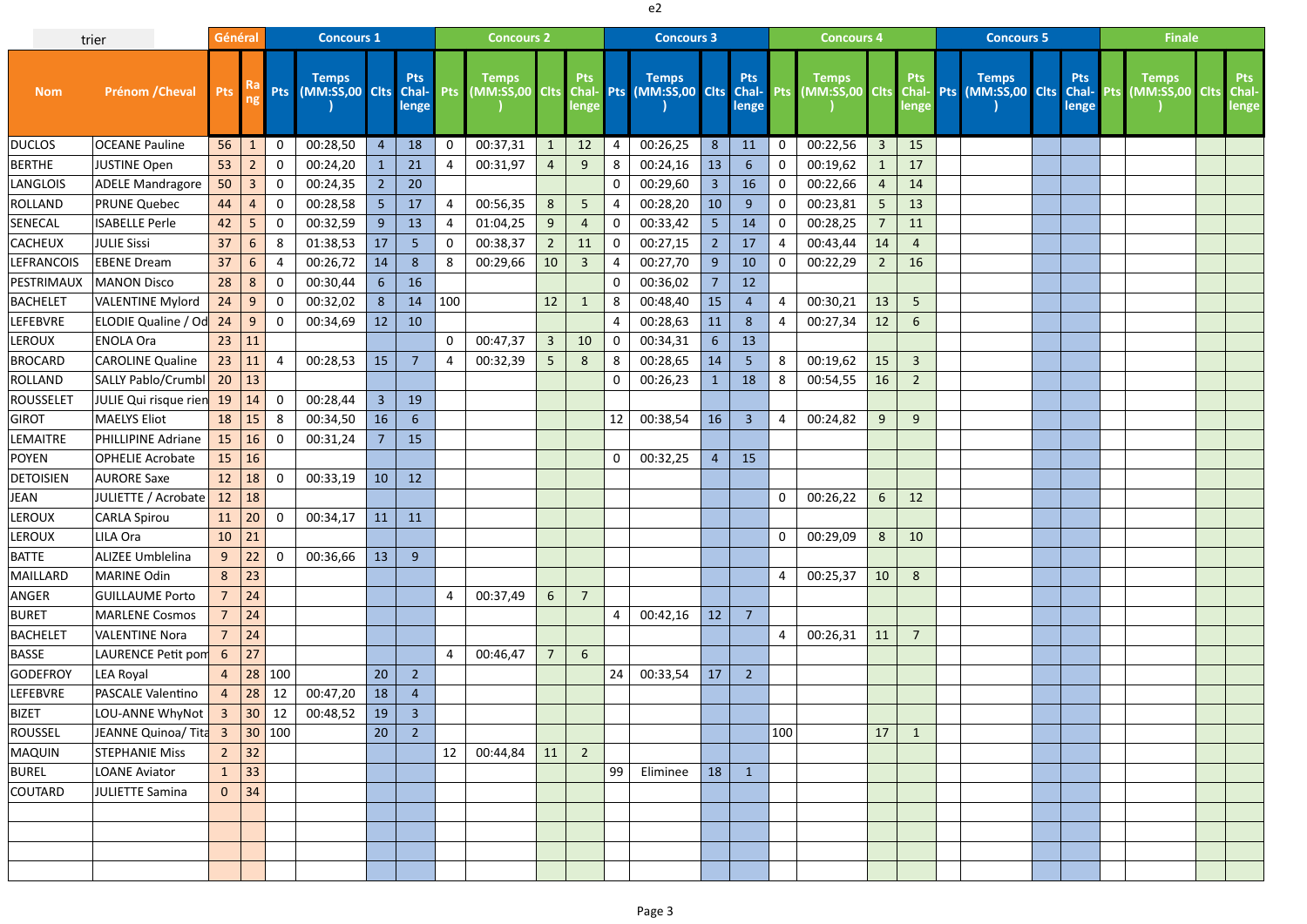e2